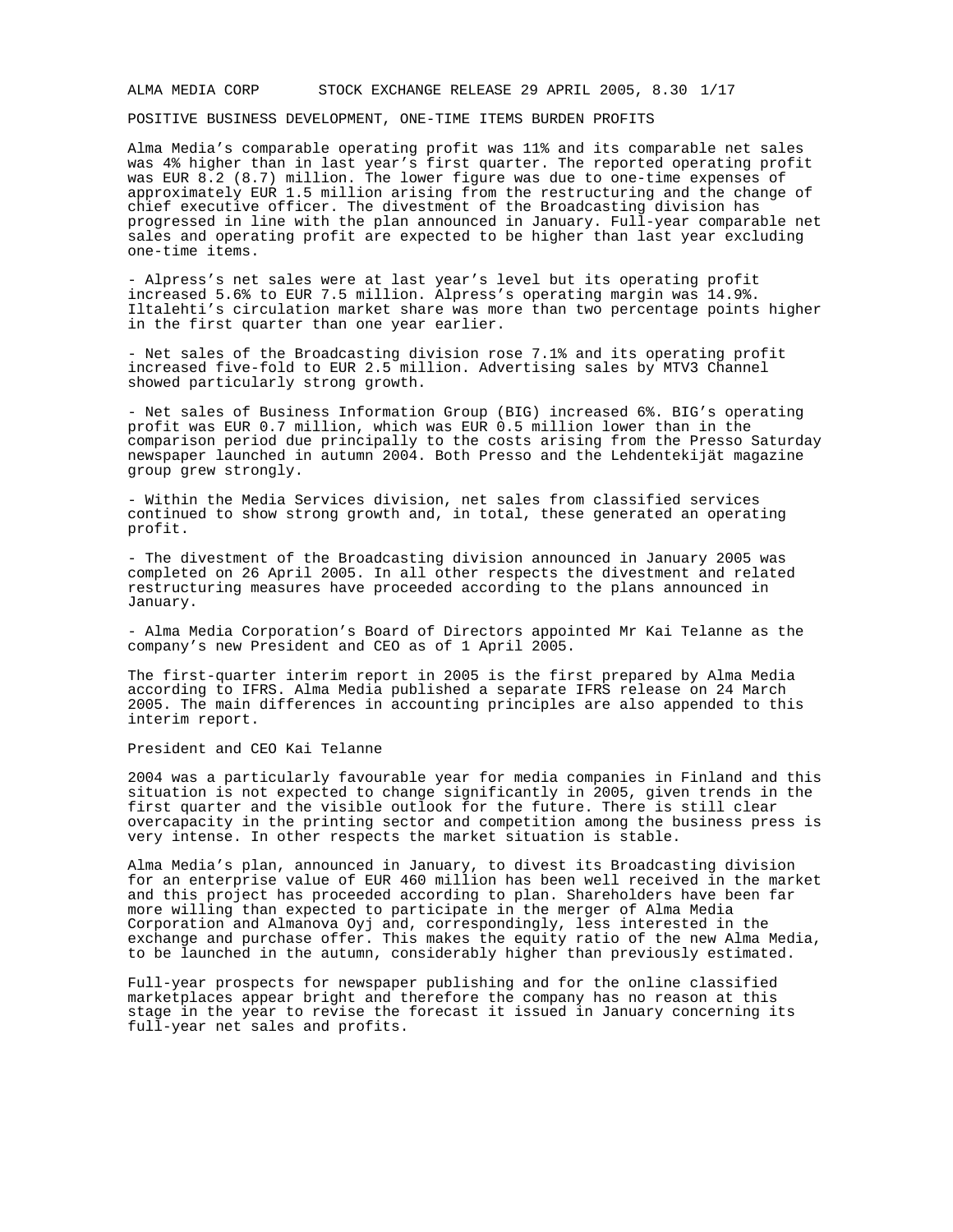#### ALMA MEDIA'S INTERIM REPORT JANUARY – MARCH 2005

## DIVESTMENT OF THE BROADCASTING DIVISION

The Norwegian media company Schibsted ASA made a public offer in January for all the Alma Media Corporation shares and warrants. The offer period was 4 January to 31 January 2005. Schibsted offered to buy the Series I shares for EUR 11.40 per share and the Series II shares for EUR 10.70 per share. The offer price for the 1999A warrants was EUR 23.80 each and for the 1999B warrants EUR 20.48 each.

In January the Swedish company Proventus Industrier AB purchased 8.5% of the Alma Media shares. This represented 15.2% of the votes.

During the Schibsted offer period Alma Media's Board of Directors convened an extraordinary general meeting for 31 January 2005 to resolve on selling the company's Broadcasting division to a company jointly owned by Bonnier & Bonnier AB and Proventus Industrier AB for a transaction price of EUR 376.6 million; this was based on an agreed enterprise value of EUR 460 million less net debt totalling EUR 83.4 million. The meeting approved the Board's proposal by a majority of more than 98% of the votes present. It was agreed that EUR 37.0 million of the transaction price would be paid in cash when the transaction takes place and EUR 339.7 million against a promissory note in conjunction with the merger.

In the public exchange and purchase offer made by Almanova Oyj for all the Alma Media Corporation shares, Almanova Oyj will pay EUR 14.00 for each Alma Media Series I share (EUR 6.50 in cash and the remainder in Almanova shares) and EUR 12.00 for each Alma Media Series II share (EUR 5.60 in cash and the remainder in Almanova shares). EUR 29.00 will be paid in cash for each 1999A warrant and EUR 25.70 in cash for each 1999B warrant. The exchange and purchase offer began on 30 March 2005 and ended on 19 April 2005.

Almanova was listed on the Pre-list of the HEX Helsinki Exchanges on 28 April 2005 and the divestment of the Broadcasting division took place on 26 April 2005.

The restructuring will be completed in autumn 2005 when Almanova Oyj and Alma Media Corporation are merged into one company. This is expected to take place in October 2005. Extraordinary general meetings of both Alma Media Corporation and Almanova Oyj have given their approval to the merger in the autumn.

# MARKET CONDITIONS

According to the estimates of various economic research institutions the Finnish economy is forecast to grow by 3.2–3.4% this year. Growth will be strong but not as vigorous as in the previous year when GDP rose 3.7%. Growth in media advertising is normally a couple of percentage points higher than GDP.

The first quarter of the year was a period of extremely strong growth. Gallup Adex figures indicate that, compared to the first three months of 2004, media advertising in January increased by more than 14% and in February by 4% but decreased by almost one percent in March, the reason for the latter weaker development being that in 2004 the Easter period fell entirely in April. Media advertising grew overall by 5.8% during the first quarter and preliminary information suggests that growth in April will be clearly higher than in April 2004. Despite the large monthly fluctuations full-year growth in media advertising is expected to be very favourable in 2005.

Compared to the first quarter last year, newspaper advertising rose 5.9%, television advertising 7.3% and radio advertising 2.6%.

Growth in advertising of teleoperator services during the first quarter was 44.4%; in home-buying advertising growth was 19.6% and in recruitment advertising 12.1%. Among the most significant changes compared to the previous year, retail advertising began to rise this year (almost one percent) while motor vehicle advertising declined by 3.7%.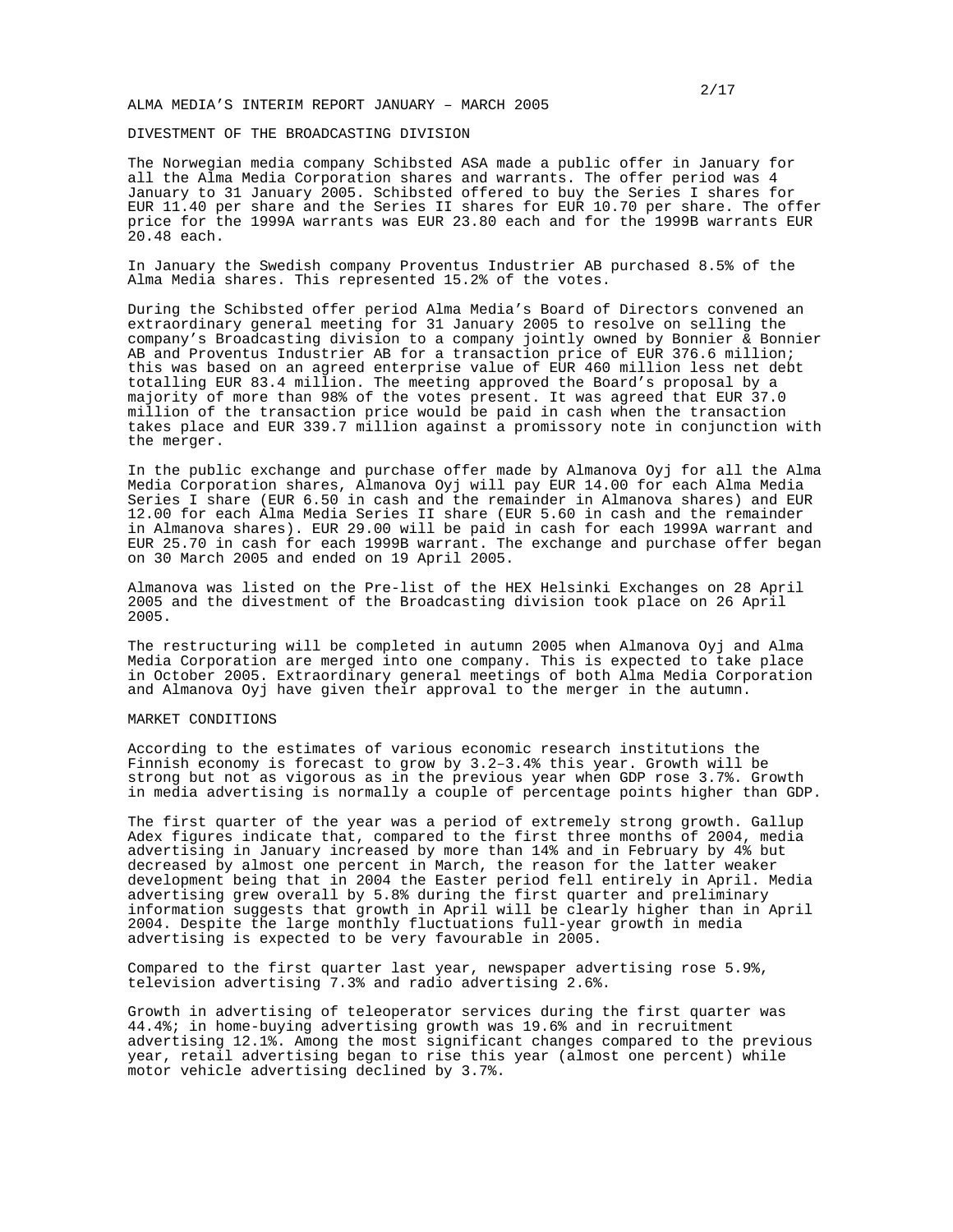#### CHANGE IN ACCOUNTING PRINCIPLES

Alma Media Corporation's first-quarter interim report in 2005 has been prepared according to international financial reporting standards (IFRS). On 24 March 2005 Alma Media published preliminary figures for the IFRS opening balance sheet (1 January 2004) and preliminary figures for the interim and annual financial statements in 2004 according to IFRS.

Since the divestment of the Broadcasting division is still in progress, this interim report provides figures for both the existing Alma Media Group (Alma Media Group including the Broadcasting division) and also separate data on ongoing operations (2004 and 2005 figures excluding the Broadcasting division). Discontinued operations is an IFRS term that in this context refers to the Broadcasting division.

Unless specifically mentioned, the figures and percentages in this interim report refer to Alma Media Group, which includes the Broadcasting division.

NET SALES AND RESULT IN JANUARY – MARCH 2005

The Group's net sales rose 4.4% to EUR 115.3 million (EUR 110.4 million in 1 Jan. – 31 Mar. 2004). Net sales increased in all the divisions. The Group's operating profit was EUR 8.2 million (EUR 8.7 million in 1 Jan. – 31 Mar. 2004). Operating profit rose most strongly in the Broadcasting division. BIG's expenses rose by the amount expected due to the weekly paper launched in autumn 2004.

Alma Media entered one-time expenses totalling EUR 1.5 million during the reporting period as a result of the Broadcasting divestment and the change of chief executive officer.

| KEY INDICATORS (MEUR)                                          | Alma Media Alma Media Alma Media |                 |                  |
|----------------------------------------------------------------|----------------------------------|-----------------|------------------|
|                                                                | 2005<br>$1 - 3$                  | 2004<br>$1 - 3$ | 2004<br>$1 - 12$ |
| Net sales                                                      | 115.3                            | 110.4           | 465.7            |
| Operating profit/loss                                          | 8.2                              | 8.7             | 52.1             |
| Operating margin, %                                            | 7.1                              | 7.9             | 11.2             |
| Net financial expenses                                         | 0.8                              | 1.1             | 4.2              |
| as% of net sales                                               | 0.7                              | 1.0             | 0.9              |
| Share of associated company results                            | $-0.4$                           | $-1.8$          | $-3.9$           |
| Balance sheet total                                            | 365.5                            | 380.7           | 358.8            |
| Gross capital expenditure                                      | 6.4                              | 3.3             | 14.1             |
| as% of net sales                                               | 5.6                              | 3.0             | 3.0              |
| Equity ratio                                                   | 46.9                             | 35.2            | 43.7             |
| Gearing, &                                                     | 40.6                             | 101.7           | 52.1             |
| Interest-bearing net debt                                      | 64.5                             | 126.9           | 79.2             |
| Interest-bearing liabilities                                   | 93.1                             | 144.4           | 101.6            |
| Non-interest-bearing liabilities                               | 113.6                            | 111.6           | 105.3            |
| No. of employees on payroll, average                           | 3 246                            | 3 409           | 3 3 8 0          |
| No. of employees calculated as full-time<br>personnel, average | 2 588                            | 2 662           | 2 679            |
| Cash flow from operating activities /                          |                                  |                 |                  |
| share, EUR                                                     | 0.29                             | 0.28            | 1.09             |
| Shareholders' equity / share, EUR                              | 2.47                             | 1.96            | 2.38             |
| Earnings / share, EUR (non-diluted)                            | 0.08                             | 0.07            | 0.45             |
| Earnings / share, EUR (diluted)                                | 0.08                             | 0.07            | 0.44             |
| Market capitalization of share capital                         | 855.3                            | 476.4           | 715.5            |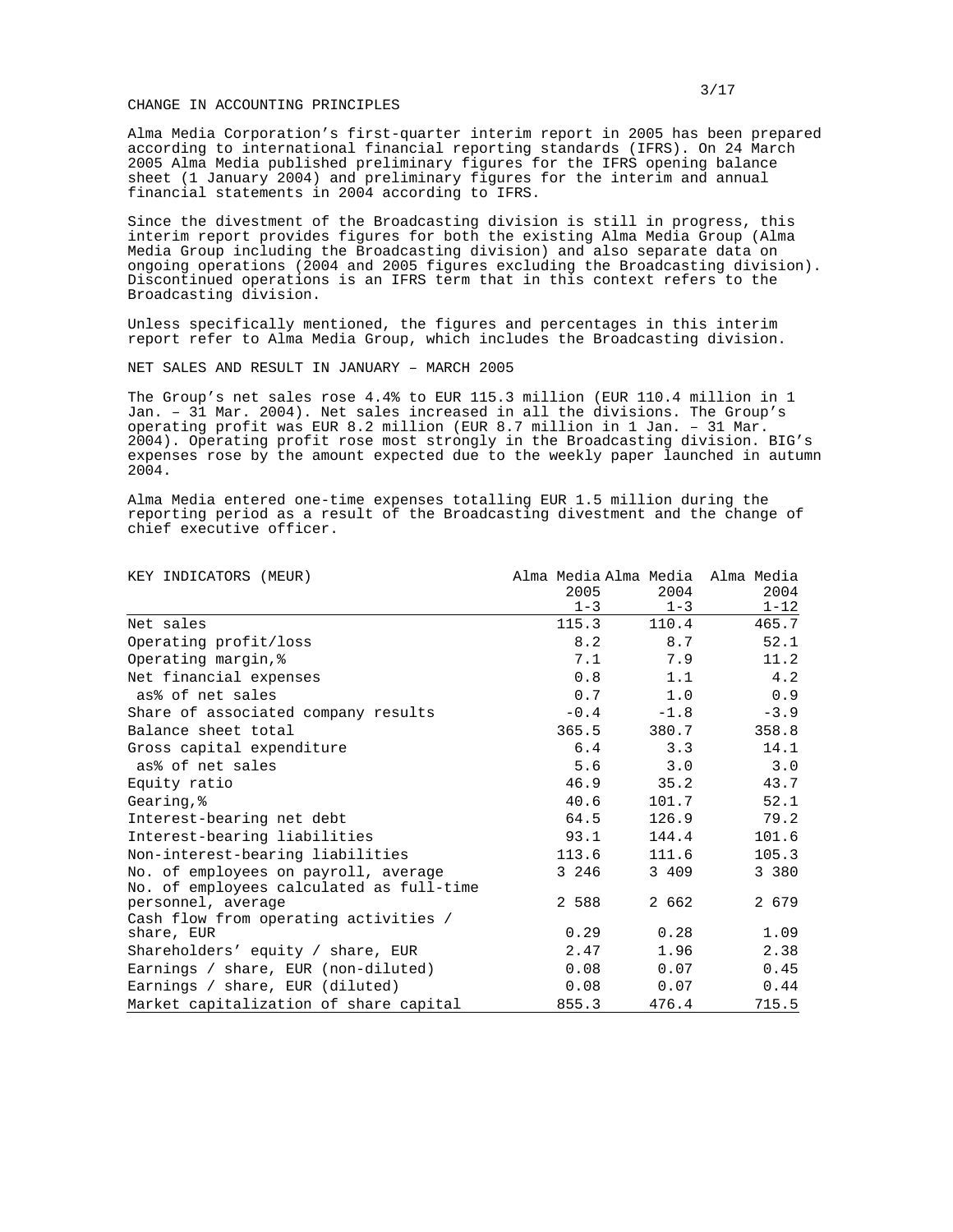|                                                               | 4/17    |               |               |                                                       |  |
|---------------------------------------------------------------|---------|---------------|---------------|-------------------------------------------------------|--|
| NET SALES BY SEGMENT (MEUR)                                   |         | 2005          | 2004          | 2004                                                  |  |
|                                                               |         | $1 - 3$       | $1 - 3$       | $1 - 12$                                              |  |
| Ongoing operations:                                           |         |               |               |                                                       |  |
| Alpress                                                       |         | 50.6          | 50.4          | 212.4                                                 |  |
| Business Information Group                                    |         | 12.7          | 12.0          | 49.1                                                  |  |
| Media Services                                                |         | $5.8$         | 4.9           | 21.3                                                  |  |
| Other operations and eliminations                             |         | 0.0           | 0.0           | $\ensuremath{\mathbf{0}}$ . $\ensuremath{\mathbf{8}}$ |  |
| Ongoing operations total                                      |         | 69.1          | 67.3          | 283.6                                                 |  |
| Discontinued operations total                                 |         | 49.6          | 46.3          | 195.4                                                 |  |
| Adjustments and eliminations                                  |         | $-3.4$        | $-3.2$        | $-13.3$                                               |  |
| Total                                                         |         | 115.3         | 110.4         | 465.7                                                 |  |
|                                                               |         |               |               |                                                       |  |
| OPERATING PROFIT/LOSS BY SEGMENT (MEUR)                       |         | 2005          | 2004          | 2004                                                  |  |
|                                                               |         | $1 - 3$       | $1 - 3$       | $1 - 12$                                              |  |
| Ongoing operations:                                           |         |               |               |                                                       |  |
| Alpress                                                       |         | 7.5<br>0.7    | 7.1<br>1.2    | 35.7                                                  |  |
| Business Information Group                                    |         |               |               | 6.1                                                   |  |
| Media Services                                                |         | 0.1<br>$-2.7$ | 0.1           | 0.3                                                   |  |
| Other operations and eliminations<br>Ongoing operations total |         | 5.6           | $-0.3$<br>8.1 | $-5.1$<br>37.0                                        |  |
|                                                               |         | 2.5           | 0.5           | 14.7                                                  |  |
| Discontinued operations total<br>Adjustments and eliminations | 0.1     |               | 0.1           |                                                       |  |
| Total                                                         |         | 8.2           |               | 0.4<br>52.1                                           |  |
|                                                               |         |               | 8.7           |                                                       |  |
| <b>ALPRESS</b>                                                |         |               |               |                                                       |  |
| ALPRESS KEY FIGURES (million)                                 |         |               |               |                                                       |  |
|                                                               | 2005    | 2004          | 2004          |                                                       |  |
|                                                               | $1 - 3$ | $1 - 3$       | $1 - 12$      |                                                       |  |
| Net sales                                                     | 50.6    | 50.4          | 212.4         |                                                       |  |
| Circulation sales                                             | 23.7    | 23.2          | 96.9          |                                                       |  |
| Media advertising sales                                       | 23.3    | 22.6          | 98.0          |                                                       |  |
| Printing sales                                                | 2.3     | 3.2           | 11.6          |                                                       |  |
| Other net sales                                               | 1.3     | 1.4           | 5.0           |                                                       |  |
| Operating profit                                              | 7.5     | 7.1           | 35.7          |                                                       |  |
| Operating profit/net sales, %                                 |         |               |               |                                                       |  |
| Gross capital expenditure                                     | 14.9    | 14.1          | 16.8          |                                                       |  |
|                                                               | 2.4     | 1.4           | 5.0           |                                                       |  |
| Personnel on average (workforce)                              | 1 508   | 1 612         | 1 607         |                                                       |  |
| Full-time personnel on average                                | 1 092   | $1 \t142$     | 1 165         |                                                       |  |

Alpress's response to the changes in its operating environment this year is to continue vigorous and systematic development of its newspapers, to maintain a good level of service and to intensify marketing.

The largest development project in the first quarter was renewing the appearance and content of Iltalehti and Iltalehti Online, which included adding a new sports supplement (Urheilumax, "Sports Max") to the Monday edition. These changes created costs but they are essential for reaching the newspaper's market share targets. Iltalehti's circulation has risen by 9.5% in the past 12 months and its market share has grown by about two percentage points to 39.8%.

Alpress's circulation sales increased by more than 2% and its advertising sales by a good 3%. The main reason for the more moderate increase in media sales compared to the sector as a whole was a decline in advertising volume, especially in the Aamulehti paper's circulation area.

Net sales from printing activities decreased, principally as a result of a reduction in external contracts at the Pori printing plant.

Alpress's operating profit rose by over 5.6% to EUR 7.5 (7.1) million.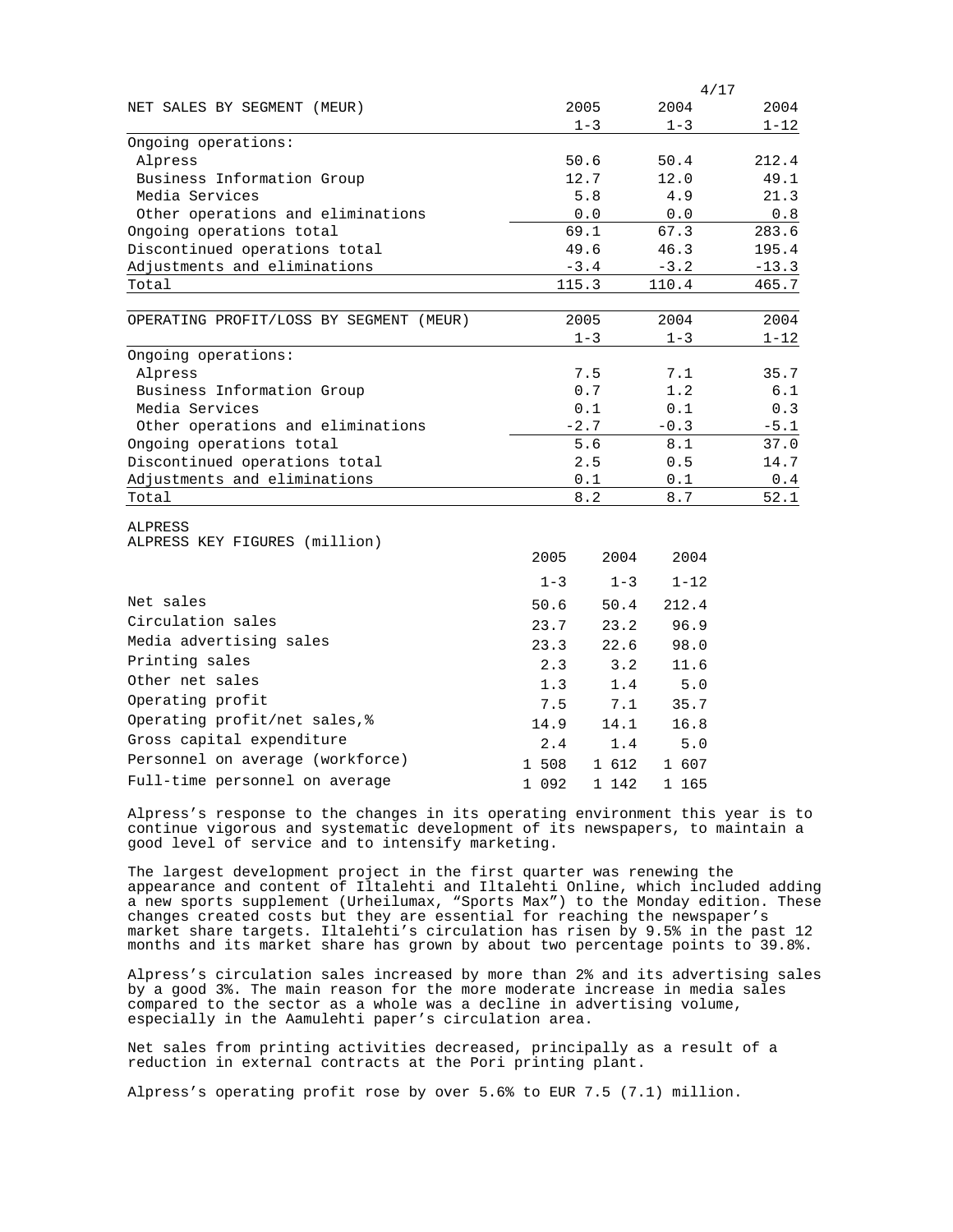BROADCASTING BROADCASTING'S KEY FIGURES (MEUR)

|                                                                                                  | 2005    | 2004    | 2004     |
|--------------------------------------------------------------------------------------------------|---------|---------|----------|
|                                                                                                  | $1 - 3$ | $1 - 3$ | $1 - 12$ |
| Net sales                                                                                        | 49.6    | 46.3    | 195.4    |
| Operating profit/loss                                                                            | 2.5     | 0.5     | 14.7     |
| Operating profit/loss as% of net sales                                                           | 5.0     | 1.1     | 7.5      |
| Gross capital expenditure                                                                        | 2.2     | 1.3     | 5.2      |
| Personnel on average (workforce)                                                                 | 494     | 518     | 516      |
| MTV3's and Subtv's share of total viewing<br>time (prime-time, $10-44$ year-olds), $\frac{1}{2}$ | 46.8    | 46.8    | 44.5     |
| TV4 AB's net sales                                                                               | 62.3    | 55.6    | 254.4    |
| TV4 AB's operating profit/loss                                                                   | $-3.1$  | $-5.4$  | 4.4      |

The Broadcasting division is responsible for television and radio broadcasting. It comprises MTV3 Channel, Subtv channel, Radio Nova, MTV-Interactive and, from 1 February 2005, also Sävelradio.

Broadcasting's net sales in the first quarter showed growth of 7.2% compared to the same period last year. Net sales from television advertising rose 6.9%. Broadcasting accounted for 70% (70%) of all television advertising in Finland. Subtv's net sales increased by 20% and Radio Nova's by 14%. Radio advertising in the division grew by an aggregate 18%.

MTV3 and Subtv represented 46.8% (46.8%) of total television viewing time by all the channels (prime-time and 10-44 age group). Among the commercial channels, Broadcasting's share of total television viewing time (prime-time and 10-44 age group) was 70% (69%).

The division's costs rose during the first quarter by 2.8%. Broadcasting reported an operating profit of EUR 2.5 (0.5) million.

TV4 AB's net sales were EUR 62.3 (55.6) million and its operating loss was EUR 3.1 (5.4) million. Alma Media's holding in TV4 AB is 23.4%.

TV4 AB contributed EUR -0.5 (-1.2) million to Alma Media's consolidated result. In the IFRS income statement this is included with the other associated companies under Associated companies, share of results.

BUSINESS INFORMATION GROUP BUSINESS INFORMATION GROUP'S KEY FIGURES (MEUR)

| 2005    | 2004    | 2004     |
|---------|---------|----------|
| $1 - 3$ | $1 - 3$ | $1 - 12$ |
| 12.7    | 12.0    | 49.1     |
| 3.4     | 3.5     | 13.9     |
| 5.0     | 4.7     | 19.6     |
| 4.3     | 3.8     | 15.6     |
| 0.7     | 1.2     | 6.1      |
| 5.2     | 9.8     | 12.3     |
| 0.4     | 0.4     | 1.9      |
| 408     | 390     | 401      |
| 29.7    | 29.8    | 119.9    |
| 1.9     | 2.4     | 9.3      |
|         |         |          |

Business Information Group's net sales were up by 6% in the first quarter, mainly as a result of the new Presso weekly newspaper launched in autumn 2004 and an increase in the Lehdentekijät magazine group's business volume. Kauppalehti's advertising sales grew 8% and the Lehdentekijät group's net sales rose 39%.

Presso's circulation sales exceeded the targets. At the end of March Presso had more than 12,000 subscriptions in addition to the 30,000 subscribers to Kauppalehti.

BIG's operating profit excluding associated companies was EUR 0.5 million lower than last year due mainly to the Presso costs.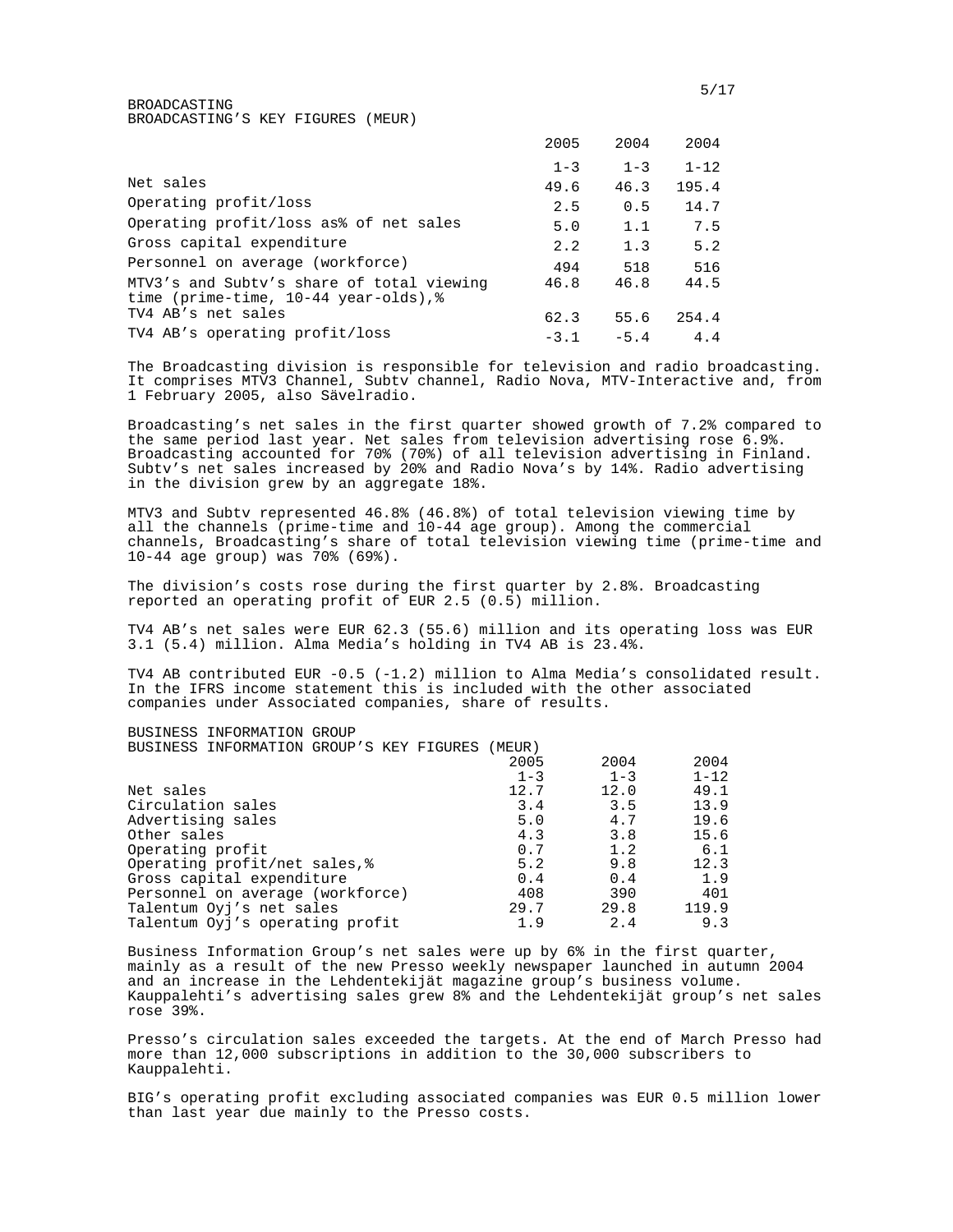Talentum Oyj's net sales totalled EUR 29.7 (29.8) million and its operating profit was EUR 1.9 (2.4) million. Alma Media's holding in Talentum Oyj is 31.0%.

Talentum Oyj contributed EUR 0.4 (0.4) million to Alma Media's consolidated result. In the IFRS income statement this is included with the other associated companies under Associated companies, share of results.

MEDIA SERVICES MEDIA SERVICES DIVISION'S KEY FIGURES (MEUR)

|                                  | 2005    | 2004    | 2004     |
|----------------------------------|---------|---------|----------|
|                                  | $1 - 3$ | $1 - 3$ | $1 - 12$ |
| Net sales                        | 5.8     | 4.9     | 21.3     |
| Classified Services, net sales   | 4.0     | 2.8     | 12.7     |
| Information Systems, net sales   | 1.7     | 1.8     | 7.6      |
| New Ventures, net sales          | 0.2     | 0.4     | 1.4      |
| Division's operating profit      | 0.1     | 0.1     | 0.3      |
| Capital expenditure              | 1.4     | 0.4     | 2.2      |
| Personnel on average (workforce) | 102     | 114     | 115      |
| Acta Print's net sales           | 19.7    | 21.2    | 83.1     |
| Acta Print's operating loss      | $-1.0$  | $-2.2$  | $-5.3$   |

The Media Services division's internet marketplaces continued to improve strongly, showing average growth in net sales of 44%. Net sales rose by 118% for Monster.fi (jobs), by 87% for Autotalli.com (vehicles) and by more than 50% for Etuovi.com online (home-buying), Mascus.com (heavy machinery) and City24.ee, an Estonian online home and property marketplace acquired in January. The Etuovi printed paper grew by 11%. Net sales of the information systems unit (NWS) declined by 6%. The Media Services' total net sales were EUR 5.8 (4.9) million. This growth was attributable solely to growth by the marketplaces. The comparable operating profit of the classified marketplaces showed a clear improvement and was positive.

During the first quarter the Media Division pulled out of the Intervision and Ruokala businesses and consequently the net sales of its New Ventures unit was halved to EUR 0.2 million.

Media Services reported an operating profit of EUR 0.1 (0.1) million.

Acta Print Oy developed in a positive direction. Its operating loss according to FAS was EUR  $-1.0$  (EUR  $-2.2$ ). Acta Print Oy's net sales were EUR 19.7 (21.2) million. Alma Media's holding in Acta Print Oy is 36%.

Acta Print Oy contributed EUR -0.4 (-1.0) million to Alma Media's consolidated result. In the IFRS income statement this is included with the other associated companies under Associated companies, share of results.

BALANCE SHEET AND FINANCIAL POSITION

Alma Media Group's balance sheet at the end of March totalled EUR 365.5 million (31 December 2004: EUR 358.8 million). The company's equity ratio on 31 March stood at 46.9% (31 December 2004: 43.7%) and its shareholders' equity per share was EUR 2.47 (31 December 2004: EUR 2.38).

Cash flow was good during the first three months owing to business growth and the fact that the company paid no dividends during the reporting period. Exceptional expense items were EUR 0.9 million in costs related to the Broadcasting divestment and EUR 0.6 million in severance compensation paid to the resigning chief executive officer.

The Group's net debt decreased by EUR 14.7 million during the period to EUR 64.5 million at the end of March. The Group's interest-bearing debt was denominated in euros and therefore did not require hedging against currency fluctuations. Major purchase contracts in foreign currencies, however, are hedged.

### CAPITAL EXPENDITURE

The Group's capital expenditure in the period amounted to EUR 6.4 (3.3) million. In January the Group acquired the entire share capital of

 $6/17$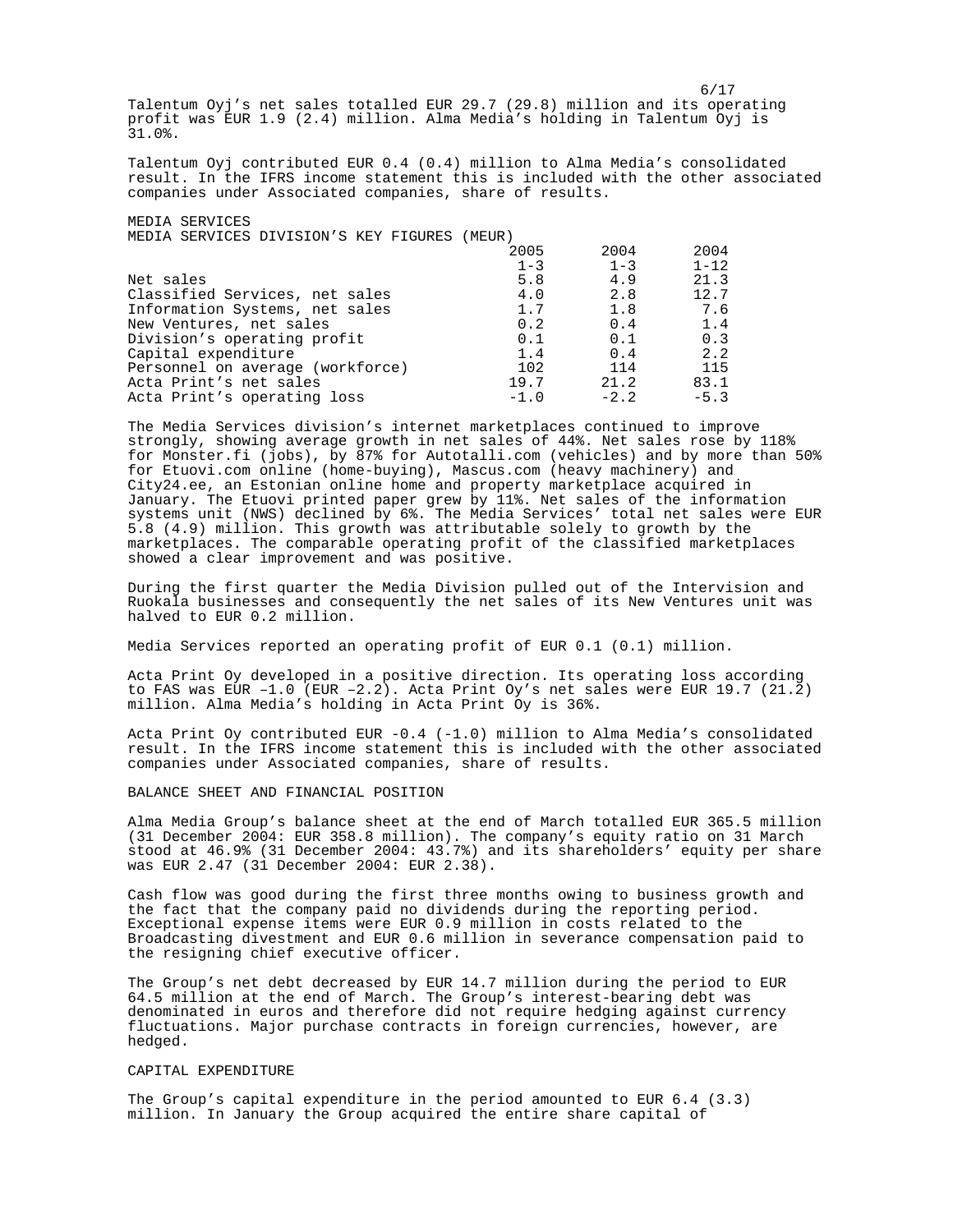Kinnisvaraportaal AS, which hosts Estonia's leading home and property internet service City24.ee, as well as the entire share capital of Suomen Sävelradio Oy. In other respects capital expenditure consisted of normal replacement and maintenance investments.

## PERSONNEL AND ADMINISTRATION

Of the members of Alma Media's Board of Directors, Bengt Braun (chairman) and Jonas Nyren (member) did not participate in the Board meetings dealing with the events precipitated by the Schibsted ASA offer and leading to an extraordinary general meeting and the decision to divest the Broadcasting division. Instead, these meetings were chaired by the Board's deputy chairman Kari Stadigh.

The Annual General Meeting of Alma Media Corporation, held on 8 March 2005, elected Bengt Braun, Lauri Helve, Matti Häkkinen, Matti Kavetvuo, Kari Stadigh, Daniel Sachs and Harri Suutari as the new Board of Directors.

Mauri Palvi (APA) and KPMG Oy Ab were appointed as the company's auditors.

At its first meeting after the AGM the Board elected Kari Stadigh as its chairman and Matti Kavetvuo as its deputy chairman.

At the end of March Alma Media's Board of Directors decided on a change of chief executive officer. Kai Telanne was appointed President and CEO from 1 April 2005. The former CEO, Juho Lipsanen, will continue to handle special responsibilities related to the Broadcasting divestment until 30 September 2005.

# THE ALMA MEDIA SHARE

Trading in Alma Media shares was exceptionally lively following the Schibsted ASA public offer and the subsequent announcement of Almanova Oyj's exchange and purchase offer.

Altogether 2,124,900 (767,052) Series I shares and 9,348,884 (5,931,500) Series II shares, as well as 115,850 (42,375) 1999A warrants and 80,698 (20,550) 1999B warrants were traded during the period. Moreover, Proventus Industrier AB acquired a total of 4,426,676 Series I shares and 931 796 Series II shares in a private transaction in January.

Alma Media Corporation's market capitalization at the end of March was EUR 855 (476) million.

Share and warrant prices, January-March 2005

|           | highest | lowest | 31 March 2005 |
|-----------|---------|--------|---------------|
| Series I  | 14.60   | 11.35  | 14.60         |
| Series II | 12.80   | 10.55  | 12.71         |
| A warrant | 29.30   | 20.21  | 29.30         |
| B warrant | 26.15   | 17.16  | 26.15         |

Alma Media Corporation's Annual General Meeting on 8 March 2005 decided that no dividend would be paid on the financial year. The meeting also approved the Board's proposal to remove the redemption clause from the company's Articles of Association.

## Bond with warrants to personnel

In accordance with the decision of the Annual General Meeting on 24 March 1999 Alma Media Corporation offered bonds with warrants totalling 1,220,000 Finnish markka to its employees entitling subscription of altogether 610,000 Series II shares. The 1:4 share split on 5 April 2004 changed this number to 2,440,000 Series II shares. Of this amount  $1,939,368$  were still unsubscribed. The number of shares that may be subscribed for under the outstanding warrants represents 3.06% of all the shares and 0.65% of all the votes.

The average quoted price of the Series II share in October 1999 used to calculate the share subscription price was EUR 20.58 which equals EUR 5.15 per share after the split. The conditions of the bond stipulate that one half of the shares may be subscribed for on or after 28 May 2001 at a subscription

7/17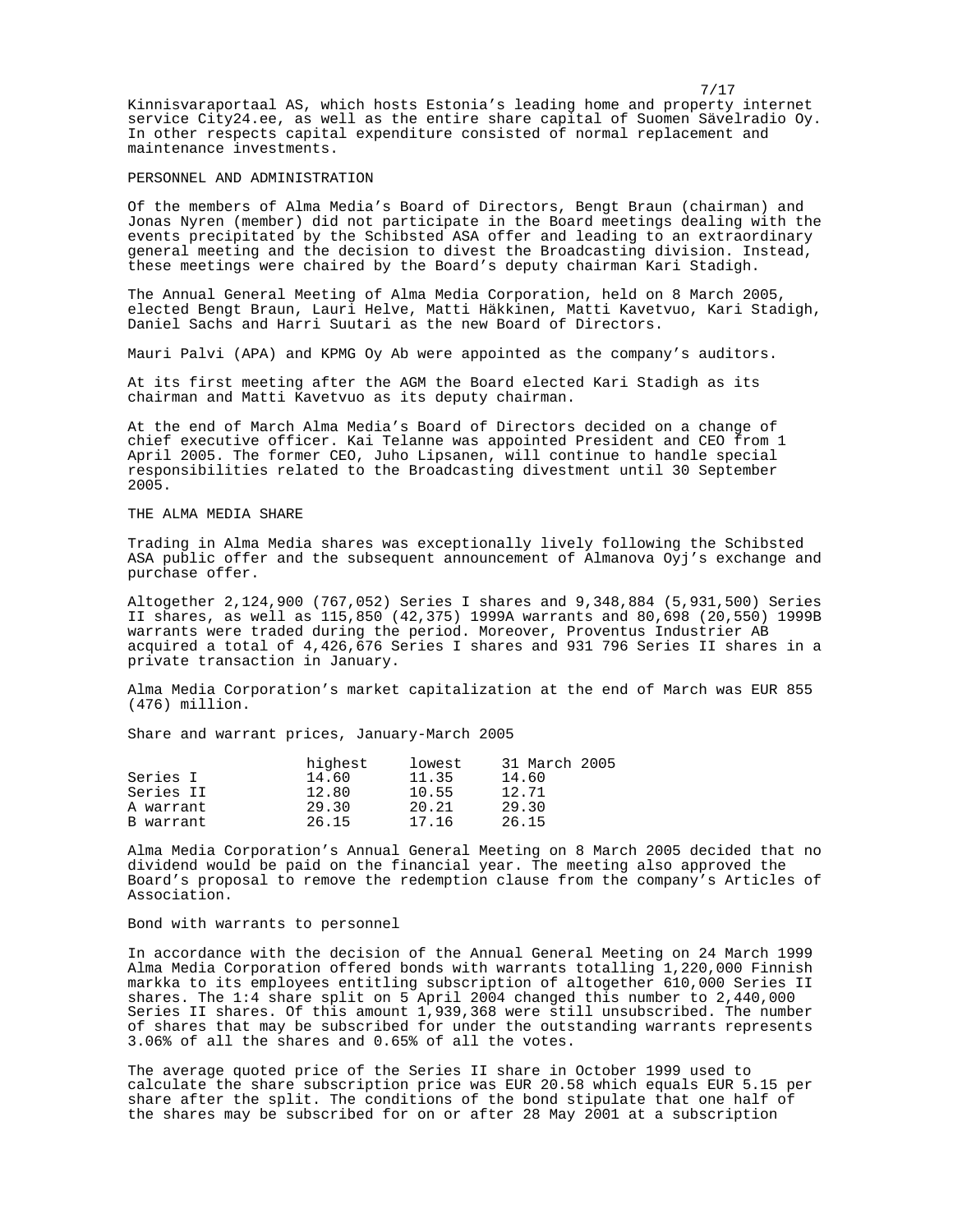8/17 price 12% above the average quoted price in October 1999, i.e. for EUR 23.05 per share at the time and EUR 5.76 per current share, and that half of the shares may be subscribed for on or after 28 May 2003 at a subscription price 28% above the aforementioned price, i.e. for EUR 26.34 per share at the time and EUR 6.59 per current share. Dividends payable will be deducted from the subscription prices before subscription.

Under the current terms of the bond with warrants, the A warrants may be used to subscribe for four Series II shares for EUR 4.75 per share, and the B warrants to subscribe for four Series II shares for EUR 5.58 per share.

Trading in the A warrants began on 29 May 2001 and in the B warrants on 28 May 2003.

Altogether 461,484 new Series II shares were registered during the period following the exercise of warrants, which raised the share capital by EUR 194,040.09. A further 726,832 new Series II shares were registered pursuant to the exercise of these warrants after the period, which raised the share capital by EUR 305,610.92.

In accordance with the decision of the Board of Directors on 8 March 2005, pursuant to the terms and conditions of the bond warrant, the right to subscribe for shares with the warrants will end on 30 June 2005, after which the right of subscription shall no longer exist. This change to the bond with warrants has been made because of the merger now in progress. Trading in the warrants on the Helsinki Exchanges will cease on 22 June 2005.

### Liquidity providing contract

Alma Media Corporation made a liquidity providing contract covering its Series II shares. The contract, signed In January 2004 with Conventum Securities Limited, guarantees bid and ask prices for the shares with a maximum spread of 3% during 85% of the exchange's trading hours. The contract applies to minimum lots of 2,000 Series II shares. Since November 2004 Alma Media's partner in this contract has been eQ Pankki Oy.

Board authorizations

During the reporting period the Board of Directors had the following authorizations, which were granted by the Annual General Meeting on 8 March 2004:

- for a period of one year from the Annual General Meeting to decide on the issue of one or more convertible bonds in such a way that the maximum number of new Series II shares, whose par value is EUR 0.42 (not an exact figure), exchanged for convertible bonds, shall amount to no more than 6,292,074, and that the company's share capital may not be increased by more than EUR 2,645,627.20, and on the terms and conditions decided by the Board, and

- to disapply the shareholders´ pre-emptive rights to subscribe for the convertible bonds.

The Board did not exercise these authorizations, nor did the Annual General Meeting on 8 March 2005 grant the Board new authorizations to raise the share capital.

Neither the company nor its subsidiaries hold any of the company's own shares. The Board of Directors had no authorization to purchase the company's own shares either during the first quarter or subsequently.

In January Proventus Industrier AB announced that its holding exceeded 1/20th of the Alma Media Corporation shares and 3/20ths of the Alma Media votes. At the same time Pohjola Non-Life Insurance Company and Suomi Mutual Life Insurance Company announced that their holdings of Alma Media shares and votes had decreased to below 1/20th of the total.

### SIGNIFICANT EVENTS AFTER 31 MARCH

Fidelity Investment Limited announced on 13 April 2005 that its holding of Alma Media shares had decreased to below 5%.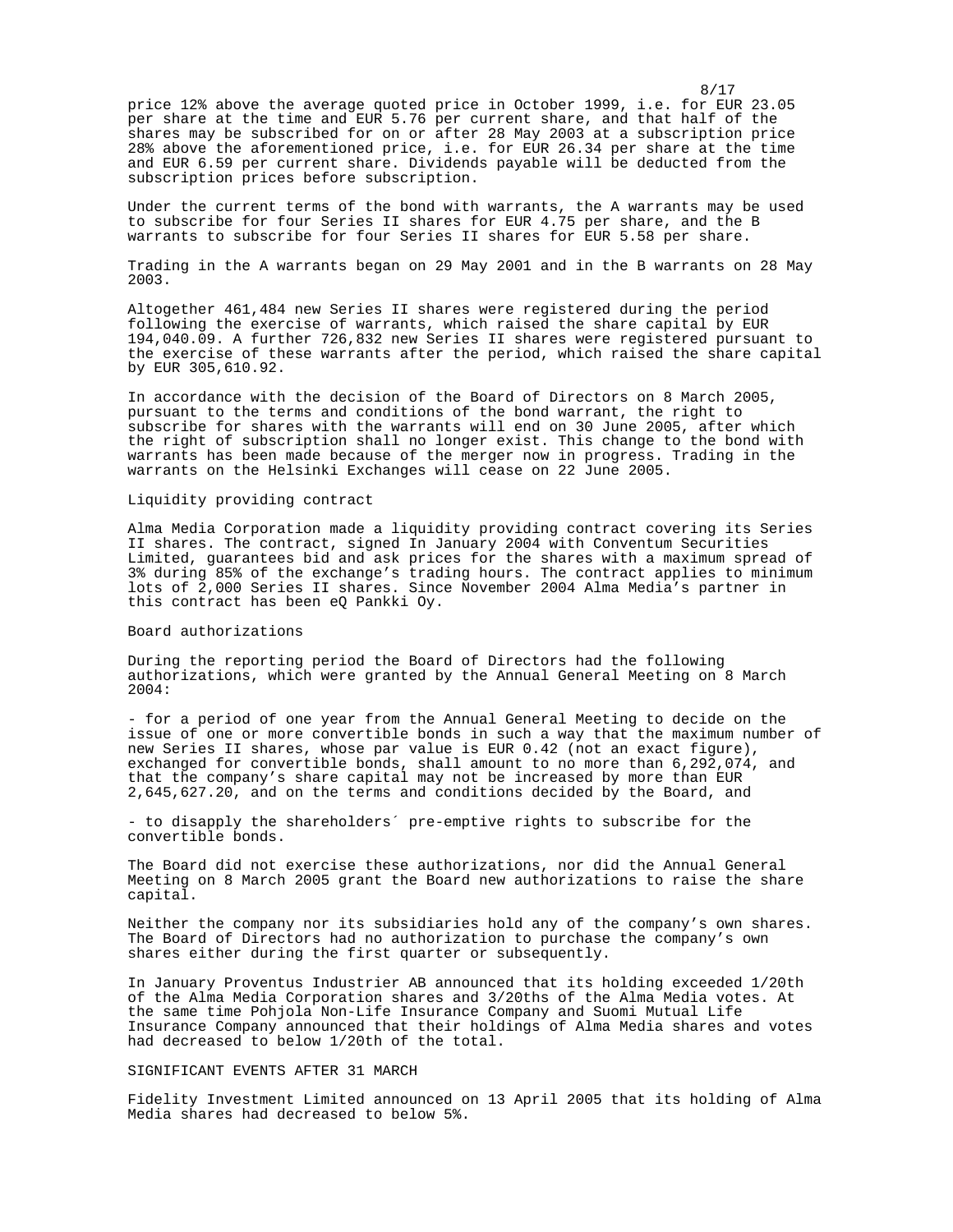9/17 Almanova Oyj's exchange and purchase offer ended as planned on 19 April 2005. Almanova Oyj acquired altogether 626 031 Series I shares, 7 477 793 Series II shares, 24 259 1999A warrants and 35 467 1999B warrants.

The sale of the Broadcasting division to Nordic Broadcasting Holding Oy, a company jointly owned by Bonnier AB and Proventus Industrier AB, took place as planned on 26 April 2005. Almanova Oyj was admitted to the Pre-List of the Helsinki Stock Exchange on 28 April 2005.

## PROSPECTS TO THE YEAR END

Based on performance in the first quarter the company does not consider it necessary to change its full-year business forecasts published in January 2005 and March 2005.

Alma Media's full-year comparable net sales and operating profit are expected to be higher than in 2004. The main factor affecting the Group's profitability is how media advertising in Finland will develop since the Group derives roughly one-half of its revenues from advertising. Uncertainty with respect to the global economy has increased during the past few weeks and for this reason the company's confidence in growth of b-to-b advertising has weakened somewhat.

The comparable figures mentioned above refer to Alma Media for the full year 2004 excluding the Broadcasting division, and to the aggregate pro forma figures for Alma Media and Almanova in 2005 excluding the Broadcasting division. The operating profit forecast does not include any actual or future one-time items connected with the Broadcasting divestment and restructuring measures related to this transaction.

|                                                                                      | 2005    | 2004    | 2004     |
|--------------------------------------------------------------------------------------|---------|---------|----------|
| INCOME STATEMENT (MEUR)                                                              | $1 - 3$ | $1 - 3$ | $1 - 12$ |
| Ongoing operations:                                                                  |         |         |          |
| NET SALES                                                                            | 69.1    | 67.3    | 283.6    |
| Other operating income                                                               | 0.6     | 1.2     | 2.9      |
| Operating expenses                                                                   | $-61.5$ | $-57.5$ | $-237.9$ |
| Depreciation and writedowns                                                          | $-2.6$  | $-2.9$  | $-11.6$  |
| OPERATING PROFIT                                                                     | 5.6     | 8.1     | 37.0     |
| Financial income and expenses<br>Associated companies, share of                      | 0.2     | 0.1     | 6.8      |
| results                                                                              | 0.1     | $-0.6$  | $-4.5$   |
| PROFIT BEFORE TAXES                                                                  | 5.9     | 7.6     | 39.3     |
| Income taxes                                                                         | $-1.5$  | $-1.3$  | $-13.8$  |
| PROFIT FROM ONGOING OPERATIONS<br>Result from discontinued                           | 4.4     | 6.3     | 25.5     |
| operations                                                                           | 0.7     | $-1.7$  | 3.4      |
| Adjustments and eliminations                                                         | 0.0     | 0.0     | 0.3      |
| NET PROFIT FOR THE PERIOD                                                            | 5.1     | 4.6     | 29.2     |
| Distribution                                                                         |         |         |          |
| To parent company owners                                                             | 4.9     | 4.6     | 28.3     |
| To minority holders                                                                  | 0.2     | 0.0     | 0.9      |
|                                                                                      |         |         |          |
| Earnings / share, EUR;<br>ongoing operations<br>Earnings / share, diluted, EUR;      | 0.07    | 0.10    | 0.40     |
| Ongoing operations                                                                   | 0.07    | 0.10    | 0.40     |
| Earnings / share, EUR;<br>discontinued operations<br>Earnings / share, diluted, EUR; | 0.01    | $-0.03$ | 0.05     |
| discontinued operations                                                              | 0.01    | $-0.03$ | 0.05     |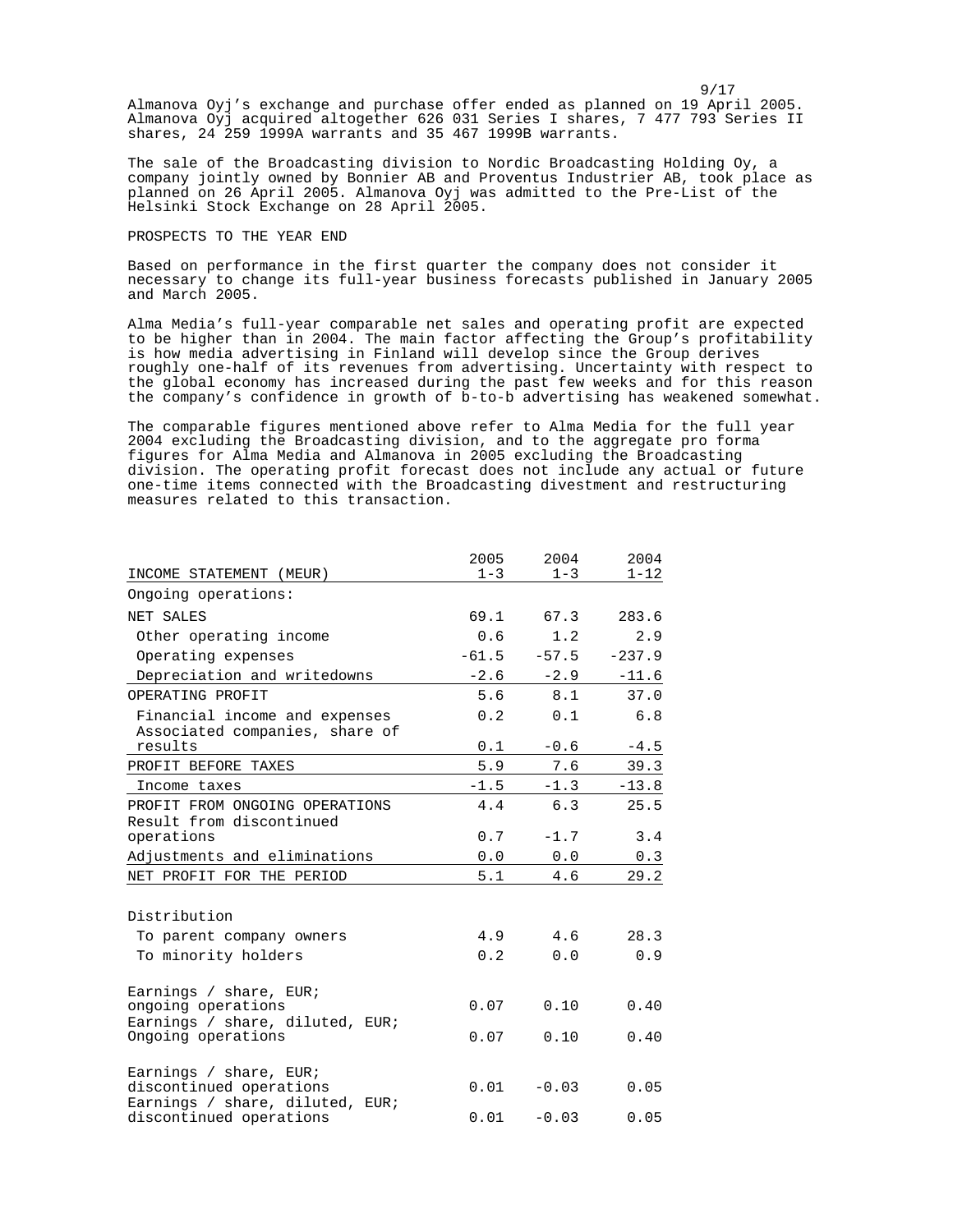INCOME STATEMENTS OF COMPARATIVE YEAR BY QUARTER (MEUR):

|                                                                                                                 | 2004               | 2004             | 2004         | 2004               |
|-----------------------------------------------------------------------------------------------------------------|--------------------|------------------|--------------|--------------------|
| INCOME STATEMENT (MEUR)                                                                                         | $1 - 3$            | $4 - 6$          | 7–9          | $10 - 12$          |
| Ongoing operations:                                                                                             |                    |                  |              |                    |
| NET SALES                                                                                                       | 67.3               | 72.7             | 67.1         | 76.5               |
| Other operating income                                                                                          | 1.2                | 0.5              | 0.7          | 0.5                |
| Operating expenses                                                                                              | $-57.5$            | $-59.6$          | $-54.4$      | $-66.4$            |
| Depreciation and writedowns                                                                                     | $-2.9$             | $-3.1$           | $-4.2$       | $-1.4$             |
| OPERATING PROFIT                                                                                                | 8.1                | 10.5             | 9.2          | 9.2                |
| Financial income and expenses<br>Associated companies, share of                                                 | 0.1                | $-0.1$           | $-0.1$       | 6.9                |
| results                                                                                                         | $-0.6$             | $-0.7$           | $-0.2$       | $-3.0$             |
| PROFIT BEFORE TAXES                                                                                             | 7.6                | 9.7              | 8.9          | 13.1               |
| Income taxes                                                                                                    | $-1.3$             | $-3.4$           | $-2.9$       | $-6.2$             |
| PROFIT FROM ONGOING OPERATIONS<br>Result from discontinued                                                      | 6.3                | 6.3              | 6.0          | 6.9                |
| operations                                                                                                      | $-1.7$             | 6.6              | 0.1          | $-1.6$             |
| Adjustments and eliminations                                                                                    | 0.0                | 0.3              | $-0.1$       | 0.1                |
| NET PROFIT FOR THE PERIOD                                                                                       | 4.6                | 13.2             | 6.0          | $5.4$              |
|                                                                                                                 |                    |                  |              |                    |
| Distribution                                                                                                    |                    |                  |              |                    |
| To parent company owners                                                                                        | 4.6                | 12.8             | 5.7          | 5.2                |
| To minority holders                                                                                             | 0.0                | 0.4              | 0.3          | 0.2                |
| Earnings / share, EUR;<br>ongoing operations                                                                    | 0.10               | 0.10             | 0.09         | 0.11               |
| Earnings / share, diluted, EUR;<br>ongoing operations                                                           | 0.10               | 0.10             | 0.09         | 0.11               |
| Earnings / share, EUR;<br>discontinued operations<br>Earnings / share, diluted, EUR;<br>discontinued operations | $-0.03$<br>$-0.03$ | 0.11<br>0.10     | 0.00<br>0.00 | $-0.03$<br>$-0.03$ |
| RECONCILIATION OF NET PROFIT<br>FAS / IFRS (MEUR)                                                               |                    |                  |              |                    |
|                                                                                                                 | 2004<br>$1 - 3$    | 2004<br>$1 - 12$ |              |                    |
| Net profit for the period FAS                                                                                   | 2.2                | 21.1             |              |                    |
| Reversal of goodwill<br>amortization (IFRS 3)<br>Reversal of goodwill                                           | 1.2                | 4.7              |              |                    |
| amortization included in results<br>of associated companies (IAS 28)                                            | 1.2                | 4.8              |              |                    |
| Finance leases (IAS 17)                                                                                         | 0.0                | $-0.1$           |              |                    |
| Income taxes (IAS 12)                                                                                           | 0.0                | $-0.3$           |              |                    |
| Share-based payments (IFRS 2)                                                                                   | 0.0                | $-1.0$           |              |                    |
| Net profit for the period 1-3/2004<br>IFRS                                                                      | 4.6                | 29.2             |              |                    |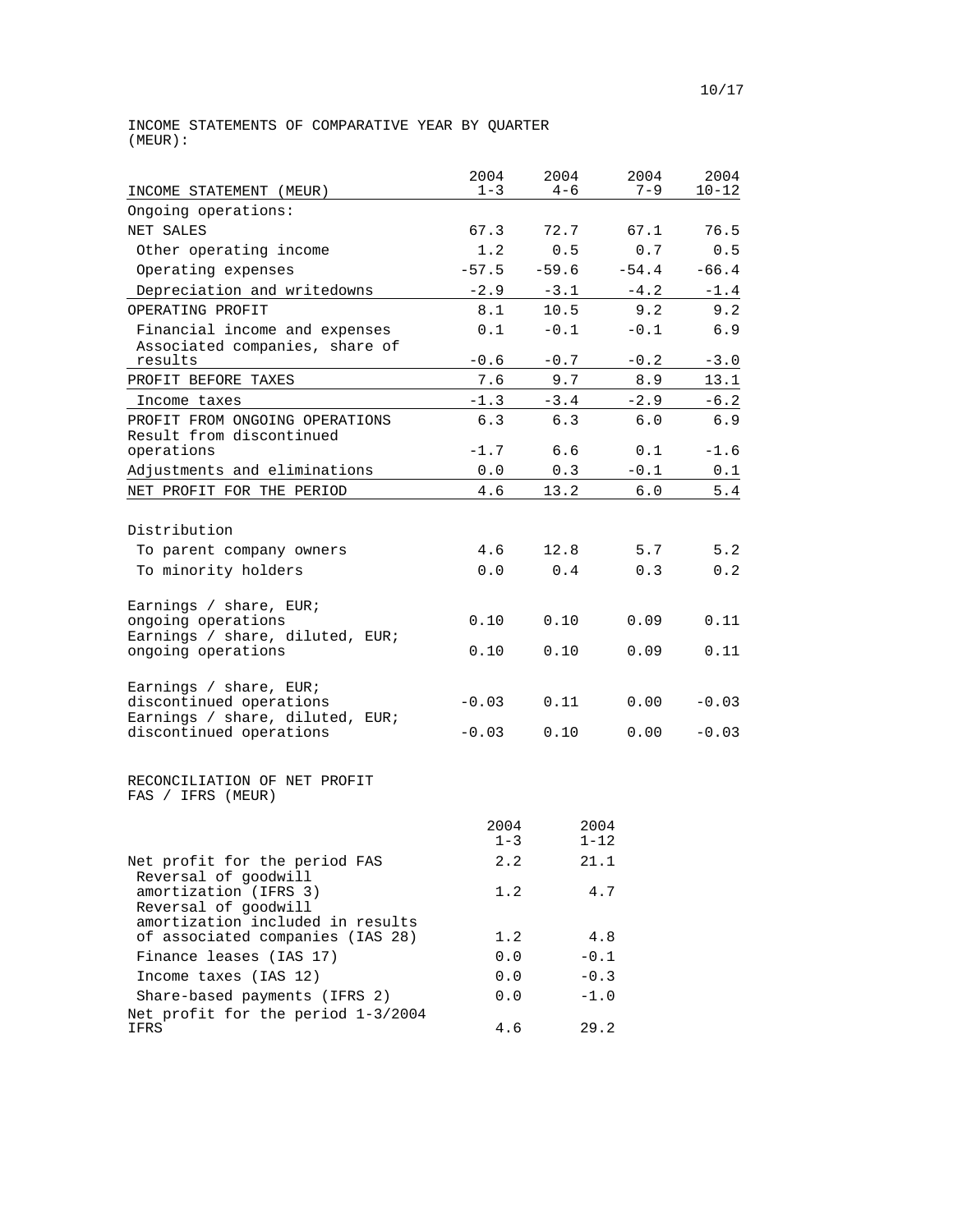| BALANCE SHEET<br>(MEUR)                                           |          |          | 31.3.2005 31.3.2004 31.12.2004 |
|-------------------------------------------------------------------|----------|----------|--------------------------------|
| ASSETS; ONGOING OPERATIONS                                        |          |          |                                |
| NON-CURRENT ASSETS                                                |          |          |                                |
| Tangible assets                                                   | 63.4     | 67.5     | 63.1                           |
| Intangible assets                                                 | 7.5      | 7.1      | 7.9                            |
| Goodwill on consolidation                                         | 14.8     | 13.4     | 14.0                           |
| Holdings in associated companies                                  | 33.5     | 40.0     | 35.3                           |
| Other investments                                                 | 6.6      | 10.3     | 6.6                            |
| Deferred tax assets                                               | 4.1      | 4.0      | 3.9                            |
| Other receivables                                                 | 6.9      | 9.9      | 6.9                            |
| CURRENT ASSETS                                                    |          |          |                                |
| Inventories                                                       | 1.5      | 1.5      | 1.7                            |
| Accounts receivable and other                                     |          |          |                                |
| receivables                                                       | 108.3    | 120.8    | 103.1                          |
| Cash and bank $*$ )                                               | 81.2     | 71.0     | 74.6                           |
| ASSETS TOTAL; ONGOING OPERATIONS                                  | 327.8    | 345.5    | 317.1                          |
| Assets classified as held for sale                                | 188.2    | 194.3    | 190.5                          |
| Adjustments and eliminations                                      | $-150.5$ | $-159.1$ | $-148.8$                       |
| ASSETS TOTAL                                                      | 365.5    | 380.7    | 358.8                          |
| *)Includes acquisition cost of<br>Broadcasting division MEUR 54.8 |          |          |                                |

| BALANCE SHEET (MEUR)               |          |          | 31.3.2005 31.3.2004 31.12.2004 |
|------------------------------------|----------|----------|--------------------------------|
| SHAREHOLDERS' EOUITY AND           |          |          |                                |
| LIABILITIES; ONGOING OPERATIONS    |          |          |                                |
| Shareholders' equity belonging to  |          |          |                                |
| parent company owners              | 153.4    | 125.7    | 146.9                          |
| Minority interest                  | 0.6      | 0.6      | 0.6                            |
| SHAREHOLDERS' EOUITY, TOTAL        | 154.0    | 126.3    | 147.5                          |
| LIABILITIES                        |          |          |                                |
| Deferred tax liabilities           | 2.4      | 3.5      | 4.4                            |
| Non-current liabilities            | 81.1     | 88.1     | 78.0                           |
| Current liabilities                | 90.3     | 127.6    | 87.2                           |
| SHAREHOLDERS' EOUITY AND           |          |          |                                |
| LIABILITIES TOTAL; ONGOING         |          |          |                                |
| OPERATIONS                         | 327.8    | 345.5    | 317.1                          |
| Liabilities classified as held for |          |          |                                |
| sale                               | 188.2    | 194.3    | 190.5                          |
| Adjustments and eliminations       | $-150.5$ | $-159.1$ | $-148.8$                       |
| SHAREHOLDERS' EOUITY AND           |          |          |                                |
| LIABILITIES TOTAL                  | 365.5    | 380.7    | 358.8                          |

i<br>L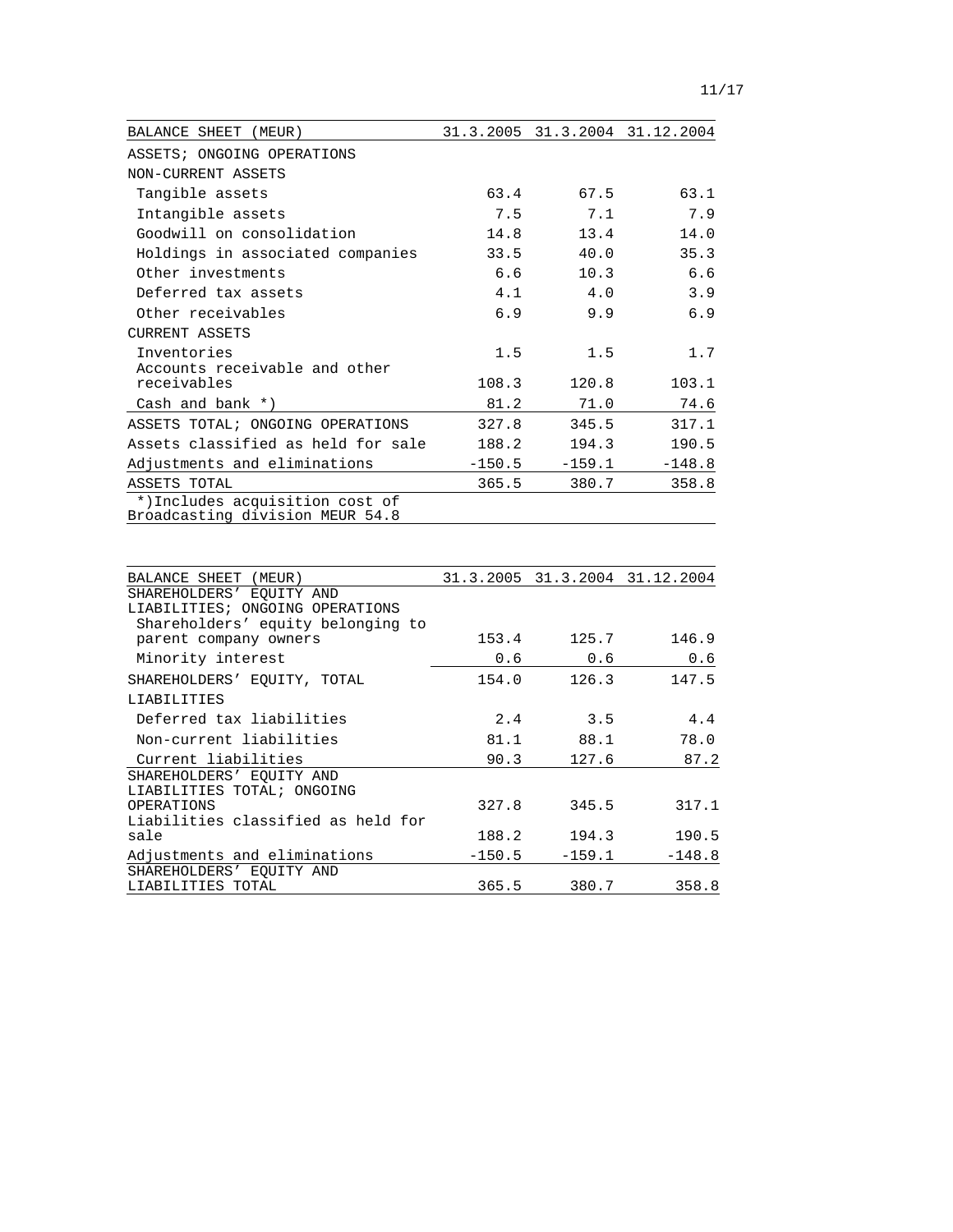CALCULATION OF CHANGES TO SHAREHOLDERS' EQUITY 1 Jan.-31 Mar. 2005

| MEUR                                                          | Share<br>capi<br>tal | is<br>sue   | re premi<br>um | Acc.<br>Sha Share transla<br>tion<br>diffe<br>fund rences reserve | Fair | nings | total           | Retai Parent Minori<br>value ned ear company ty inte equity,<br>rest | Share<br>hol<br>ders'<br>total |
|---------------------------------------------------------------|----------------------|-------------|----------------|-------------------------------------------------------------------|------|-------|-----------------|----------------------------------------------------------------------|--------------------------------|
| Equity at $1.1.2005$<br>Change in trans-<br>lation difference | 26.5 1.8             |             | 50.8           | 0.1<br>$-0.2$                                                     | 0.0  | 70.5  | 149.7<br>$-0.2$ | 2.1                                                                  | 151.8<br>$-0.2$                |
| Share options<br>exercised<br>Net profit for<br>the period    |                      | $0.2 - 0.1$ | 2.1            |                                                                   |      | 4.9   | 2.2<br>4.9      | 0.1                                                                  | 2.2<br>5.0                     |
| Equity at 31.3.2005                                           | 26.7                 |             | 52.9           | $-0.1$                                                            | 0.0  | 75.4  | 156.6           | 2.2                                                                  | 158.8                          |

CALCULATION OF CHANGES TO SHAREHOLDERS' EQUITY 1 Jan.-31 Mar. 2004

|                                                               |                      |           |                | Acc.<br>Sha Share transla |                             |         |                  |                                                                      | Share<br>hol     |
|---------------------------------------------------------------|----------------------|-----------|----------------|---------------------------|-----------------------------|---------|------------------|----------------------------------------------------------------------|------------------|
| MEUR                                                          | Share<br>capi<br>tal | is<br>sue | re premi<br>um | tion<br>diffe             | Fair<br>fund rences reserve | nings   | total            | Retai Parent Minori<br>value ned ear company ty inte equity,<br>rest | ders'<br>total   |
| Equity at $1.1.2004$<br>Sale of financial<br>assets available | $26.5 \t 0.0$        |           | 50.6           | 0.0                       | 0.6                         | 81.4    | 159.1            | 1.4                                                                  | 160.5            |
| for sale<br>Change in trans-<br>lation difference             |                      |           |                | $-0.3$                    | $-0.6$                      |         | $-0.6$<br>$-0.3$ |                                                                      | $-0.6$<br>$-0.3$ |
| Dividend payment<br>Net profit for the                        |                      |           |                |                           |                             | $-39.3$ | $-39.3$          |                                                                      | $-39.3$          |
| period                                                        |                      |           |                |                           |                             | 4.6     | 4.6              | $-0.1$                                                               | 4.5              |
| Equity at 31.3.2004                                           | $26.5 \t 0.0$        |           | 50.6           | $-0.3$                    | 0.0                         | 46.7    | 123.5            | 1.3                                                                  | 124.8            |

 $12/17$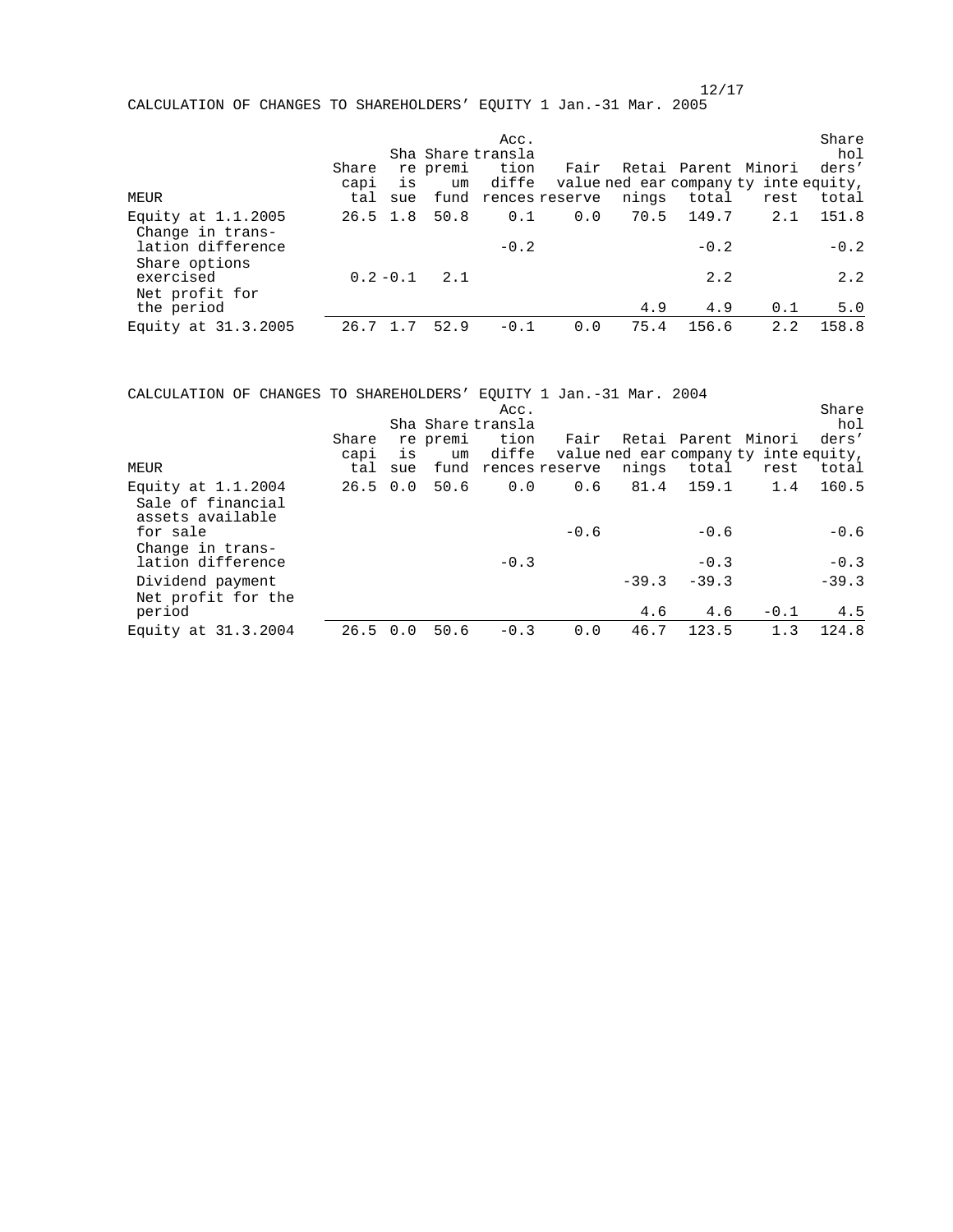| RECONCILIATION OF SHAREHOLDERS'S EOUITY  |         |         |                                 |
|------------------------------------------|---------|---------|---------------------------------|
| FAS / IFRS (MEUR)                        |         |         | 31.12.2003 31.3.2004 31.12.2004 |
| FAS shareholders' equity                 | 167.0   | 129.6   | 150.2                           |
| IAS 17 Leases, and sale and leaseback    |         |         |                                 |
| transactions                             | $-10.0$ | $-10.0$ | $-10.0$                         |
| IAS 19 Employee benefits                 | $-1.0$  | $-1.0$  | $-1.0$                          |
| IAS 16 Tangible assets                   | $-0.6$  | $-0.6$  | $-0.6$                          |
| IAS 36 Asset writedowns                  | $-0.3$  | $-0.3$  | $-0.3$                          |
| IAS 39 Financial instruments             | 0.8     | 0.0     | 0.0                             |
| IAS 12 Income taxes                      | 3.2     | 3.4     | 3.4                             |
| Change in net profit for the period      |         |         |                                 |
| FAS/IFRS                                 | 0.0     | 2.4     | 8.0                             |
| Shareholders' equity belonging to parent |         |         |                                 |
| company holders IFRS                     | 159.1   | 123.5   | 149.7                           |
| Minority interest                        | 1.4     | 1.3     | 2.1                             |
| Shareholders' equity total               | 160.5   | 124.8   | 151.8                           |
|                                          |         |         |                                 |

| CASH FLOW STATEMENT (MEUR)                | 2005<br>$1 - 3$ | 2004<br>$1 - 3$ | 2004<br>$1 - 12$ |
|-------------------------------------------|-----------------|-----------------|------------------|
| Ongoing operations:                       |                 |                 |                  |
| Operations                                |                 |                 |                  |
| Net profit for the period                 | 4.4             | 6.3             | 25.5             |
| Adjustments                               | 3.5             | 3.3             | 23.3             |
| Change in working capital                 | 12.3            | 11.7            | $-1.5$           |
| Financial items and taxes                 | 0.6             | $-1.0$          | $-1.2$           |
| Cash flow from operating activities total | 20.8            | 20.3            | 46.1             |
| Cash flow after investing activities      | $-1.8$          | $-1.4$          | $-1.2$           |
| Cash flow before financing activities     | 19.0            | 18.9            | 44.9             |
| Cash flow from financing activities       | $-12.4$         | $-20.4$         | $-42.7$          |
|                                           | 6.6             | $-1.5$          | 2.2              |
| Discontinued operations:                  |                 |                 |                  |
| Cash flow from operating activities       | $-2.8$          | $-1.4$          | 21.5             |
| Cash flow after investing activities      | $-1.6$          | 3.4             | 0.2              |
| Cash flow from financing activities       | 3.9             | $-7.1$          | $-25.5$          |
| Change in cash and bank (increase $+$ /   |                 |                 |                  |
| $decrease -)$                             | 6.1             | $-6.6$          | $-1.6$           |
| Cash and bank at beginning of period      | 22.5            | 24.1            | 24.1             |
| Cash and bank at end of period            | 28.6            | 17.5            | 22.5             |
|                                           |                 |                 |                  |
|                                           | 2005            | 2004            | 2004             |
| GROUP INVESTMENTS<br>(MEUR)               | $1 - 3$         | $1 - 3$         | $1 - 12$         |

Gross capital expenditure on fixed assets 6.4 3.3 14.1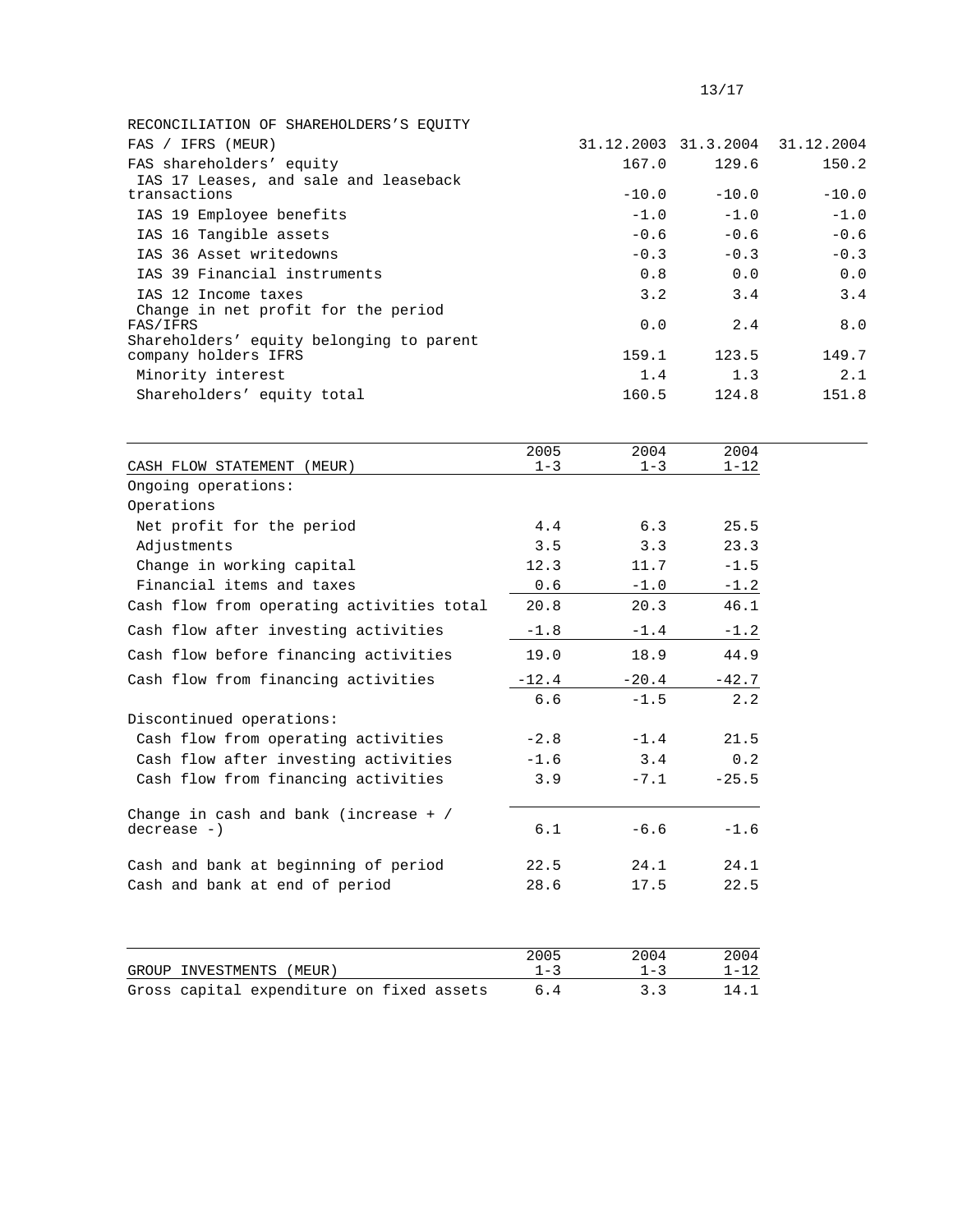| 14/17 |  |  |  |  |  |
|-------|--|--|--|--|--|
|-------|--|--|--|--|--|

| GROUP CONTINGENT LIABLITIES<br>(MEUR)       | 31.3.<br>2005 | 31.3.<br>2004 | 31.12.<br>2004 |
|---------------------------------------------|---------------|---------------|----------------|
|                                             |               |               |                |
| For own commitments                         |               |               |                |
| Mortgages on land and buildings             | 0.0           | 3.3           | 0.0            |
| Chattel mortgages                           | 0.1           | 0.1           | 0.1            |
| Other own commitments                       |               |               |                |
| Leasing commitments                         | 3.1           | 2.3           | 5.0            |
| Other commitments                           | 2.4           | 1.2           | 2.5            |
| Total                                       | 5.6           | 6.9           | 7.6            |
|                                             |               |               |                |
| Maturity of Group's leasing payments (MEUR) |               |               |                |
| Within one year                             | 1.7           |               | 1.7            |

After one year 1.4 1.2 3.3

Most of the Group's companies operate in rented business premises. The rental agreements vary in duration from six months to 17 years. Annual rental payments current total approx. MEUR 6.7. Some of these business premises have been sublet and contribute approx. MEUR 1.3 in annual income.

The Broadcasting division has network leasing agreements with Digita Oy covering analogue television and radio broadcasting. The TV agreement is in force for the duration of the licence fee period, i.e. until the end of August 2007. The radio agreement extends until the end of 2006. The annual leasing payments of these agreements total MEUR 16 on average.

A purchasing agreement covering digital television transmission capacity is in force until the end of the licence fee period, i.e. until 31 August 2010. The annual cost of this agreement will total approx. MEUR 6 in 2005. The annual cost will increase to almost MEUR 6 in 2006. When analogue transmissions cease on 31 August 2007, it is estimated that total transmission costs will be reduced by more than one-third.

In addition to the broadcasting rights included in the balance sheet, MTY Oy also has binding 1-4 year long programme purchasing agreements with an aggregate value of approximately MEUR 58 million.

Figures in this Interim Report are unaudited.

MAIN ACCOUNTING PRINCIPLES (IFRS)

1. General

Alma Media Group adopted the International Financial Reporting Standards (IFRS) in its interim and year-end reports from the beginning of 2005. The IFRS opening balance sheet at 1 January 2004 has been prepared using the Standards and Interpretations currently in force.

In preparing its opening balance sheet Alma Media Group has applied IFRS 1 (First-Time Adoption). This standard in principle requires the retrospective application of the standards but it also permits certain exemptions, the most important of which is the use of FAS (Finnish Accounting Standards) values for acquisitions in the IFRS balance sheet at the transition date. Alma Media Group has not applied the exemption permitted by IAS 39 (Financial Instruments), which allows non-adjustment of the comparative information, because the Group has applied this standard since 1 January 2004.

This release has been prepared in accordance with IAS 34 (Interim Financial Reporting).

Associated companies have been consolidated using the FAS figures and therefore the adoption of IFRS reporting for the associated companies could reflect changes in Alma Media's consolidated opening balance sheet and associated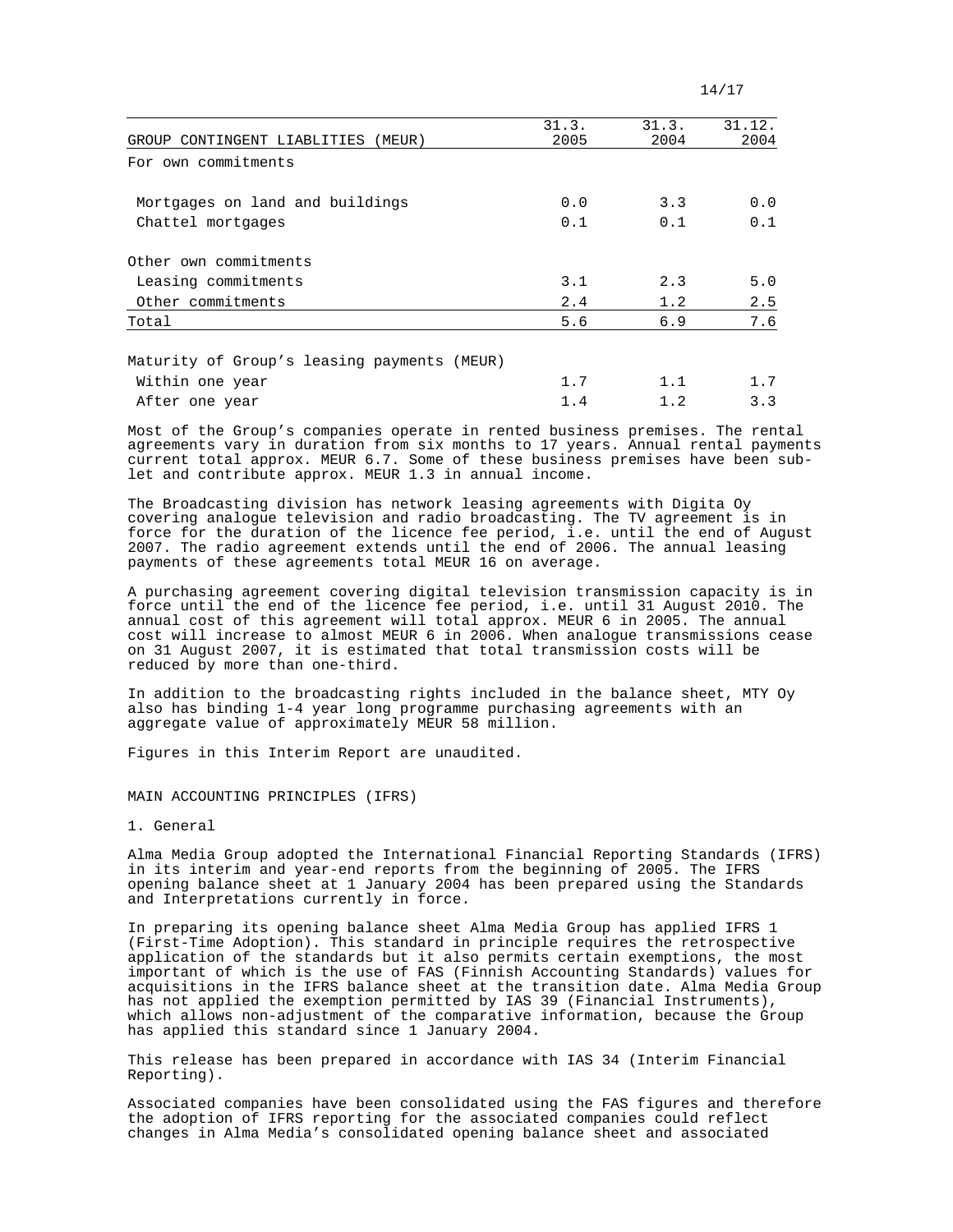15/17 company results. An exception is Alma Media's share of Talentum Oyj's result for the period 1 Jan. to 31 Mar. 2005, which is based on the company's IFRS result.

2. Main accounting principles

The changes in Alma Media Group's accounting principles in the transition from FAS to IFRS reporting mainly affect the following subareas:

LEASES, AND SALE AND LEASEBACK TRANSACTIONS (IAS 17)

Leases are classified as finance leases and other leases. Finance leases are those leases where all material risks and rewards incidental to ownership have been transferred to the Group.

Finance leases are recognized in the lessee's balance sheet as assets and liabilities at the lower of their fair value or the present value of the required minimum lease payments at the commencement of the lease term. Lease payments are apportioned between the interest charges and the reductions of the related outstanding lease liabilities. Intangible and tangible assets acquired through finance leases are amortized over the lease term in accordance with the same principles that apply to other similar fixed assets owned by the Group.

Capital gains on sale and leaseback transactions already recorded under FAS are reversed from shareholders' equity and amortized over the lease term in the IFRS statements.

### EMPLOYEE BENEFITS (IAS 19)

Under IFRS the obligation arising from defined benefit plans is recorded under pension obligations based on actuarial calculations. In Alma Media Corporation defined benefit plans include voluntary supplementary pension benefits. The additional obligation arising from these benefits increases the pension obligations in the balance sheet and reduces equity. The change in these obligations during the financial period is reported under personnel expenses in the income statement.

Alma Media Corporation has not included the impact of the disability pension component of the statutory Finnish Employees' Pension System (TEL) in the IFRS opening balance sheet or in the IFRS comparative information for 2004. If it had, the impact on the opening balance sheet, interim reports and annual financial statements would have been as follows:

Impact on balance sheet EUR million

|                                        | Opening<br>balance<br>sheet | 31.3.<br>2004 | 30.6.<br>2004 | 30.9.<br>2004 | 31.12.<br>2004 |
|----------------------------------------|-----------------------------|---------------|---------------|---------------|----------------|
| Reduction in                           |                             |               |               |               |                |
| shareholders' equity                   | $-5.1$                      | $-5.2$        | $-5.5$        | $-5.6$        | $-0.6$         |
| Equity ratio, %<br>Increase in pension | $-1.4$                      | $-1.5$        | $-1.6$        | $-1.7$        | $-0.2$         |
| obligations<br>Increase in deferred    | 7.2                         | 7.3           | 7.4           | 7.5           | 0.8            |
| tax assets                             | 2.1                         | 2.1           | 1.9           | 2.0           | 0.2            |
|                                        |                             | 01            | $Q1 - Q2$     | $Q1 - Q3$     | $Q1 - Q4$      |
| Impact on income<br>statement in 2004  |                             | $-0.1$        | $-0.4$        | $-0.5$        | 5.0            |

The corresponding impact on the interim reporting period 1-3/2005 would has been as follows:

| Impact on balance sheet:          |                  |
|-----------------------------------|------------------|
| Reduction in shareholders' equity | $-0.47$ MEUR     |
| Equity ratio,%                    | $-0.1$ $\approx$ |
| Increase in pension obligations   | 0.63 MEUR        |
| Increase in deferred tax assets   | $0.16$ MEUR      |
| Impact on income statement        | $0.15$ MEUR      |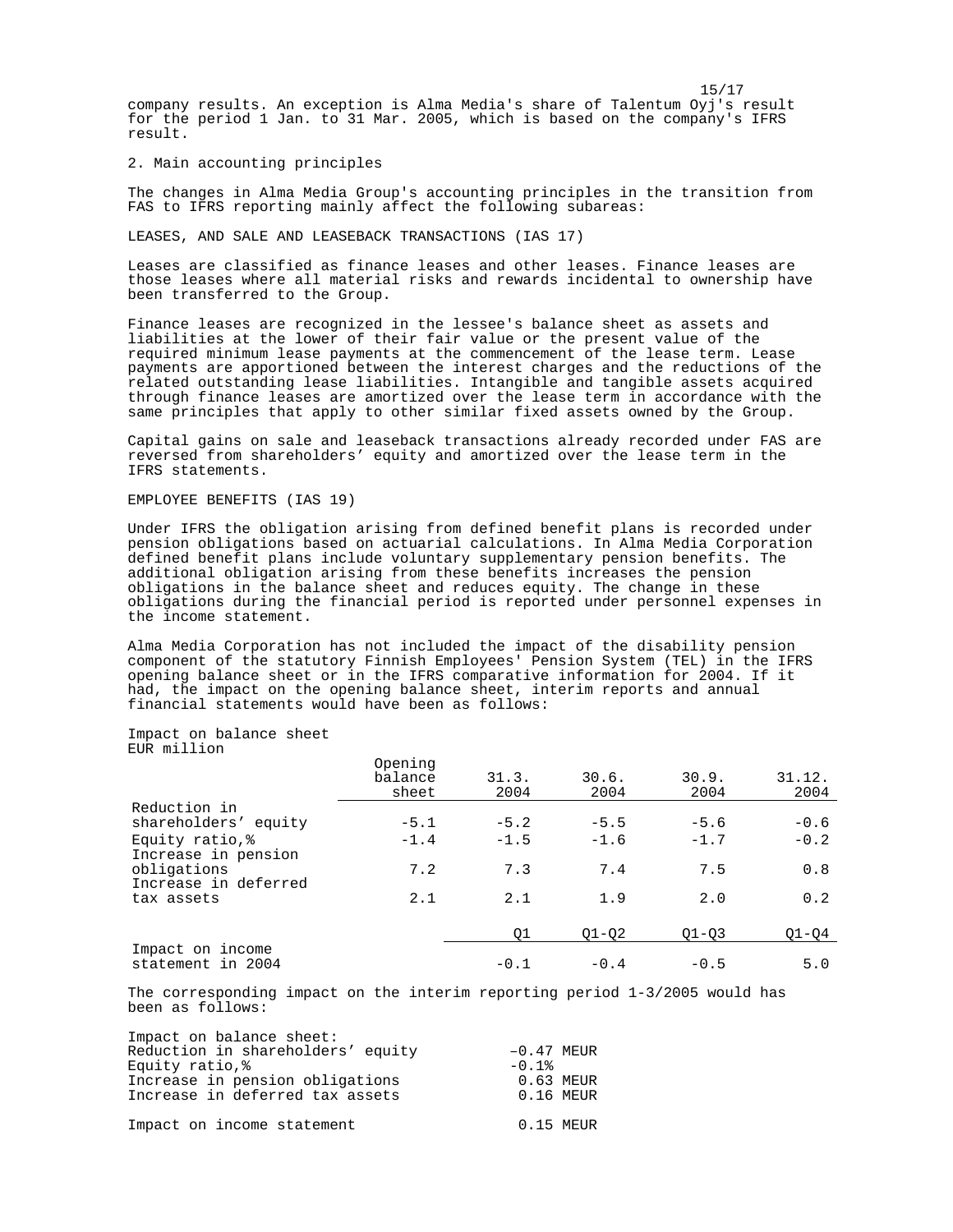#### BUSINESS COMBINATIONS AND GOODWILL (IFRS 3)

Under IFRS goodwill is not amortized on a straight-line basis and therefore any amortization of goodwill after the transition date has been reversed. Goodwill is subject to annual tests for impairment. Should these tests indicate that the recoverable amount of a cash-generating unit is lower than the carrying amount, an impairment loss is recognised for this cash-generating unit in the income statement.

Similarly, the amortization of goodwill arising from the acquisition of holdings in associated companies previously recorded under FAS is no longer included in the Group's share of associated companies' results in the consolidated IFRS income statement.

INVENTORIES (IAS 2) / INTANGIBLE ASSETS (IAS 38)

Under IFRS MTV's programme broadcasting rights are presented as intangible assets in the balance sheet and their impact on profit and loss is shown in the income statement under depreciation and amortization. As before, programme broadcasting rights are amortized as the programmes are broadcast. Under FAS broadcasting rights were presented under inventories and their impact on profit and loss was included in the other operating expenses.

As a result of the adoption of IFRS principles certain MTV broadcasting rights will be recognized in the balance sheet earlier than before. This will increase the volume of broadcasting rights and related liabilities in the balance sheet during the transition stage in cases where the programme is ready for broadcasting and the broadcasting time has been scheduled, even though the programme has not yet been invoiced.

FINANCIAL INSTRUMENTS (IAS 32/39)

Financial assets available for sale Quoted shares are measured at their fair values, which is the market value at the balance sheet date. Under FAS these were measured at cost. The changes in fair values are recognized directly in the fair value reserve under shareholders' equity.

### Hedge accounting

Alma Media Group applies hedge accounting to hedge the fair values arising from exchange rate changes related to binding contracts for broadcasting rights. The item hedged is the future fixed contract payments for the broadcasting rights. The hedging instruments used are foreign exchange forward contracts. Derivatives designated for hedging purposes are measured at their fair values and recognized in the balance sheet.

Derivatives are recognized when they are entered into and measured at their fair values in the financial statements.

INCOME TAXES (IAS 12)

The netting of deferred tax assets and liabilities under FAS has been reversed, which has increased deferred tax assets and liabilities. Furthermore, deferred tax assets and liabilities are recorded for IFRS adjustments related mainly to finance leases and employee benefits.

### INVESTMENT PROPERTIES (IAS 40)

Properties are classified as either owner-occupied properties or as properties held for investment purposes. Alma Media has decided to apply the cost model when measuring its investment properties. The fair values of the investment properties are given in the notes to the financial statements in the Annual Report.

#### SHARE OF ASSOCIATED COMPANY RESULTS

Under FAS, the Group's share of its associated companies' results was included in the operating profit in the income statement. Under IFRS this item is presented separately after the operating profit. The item does not include planned amortization of goodwill arising at the time of acquisition.